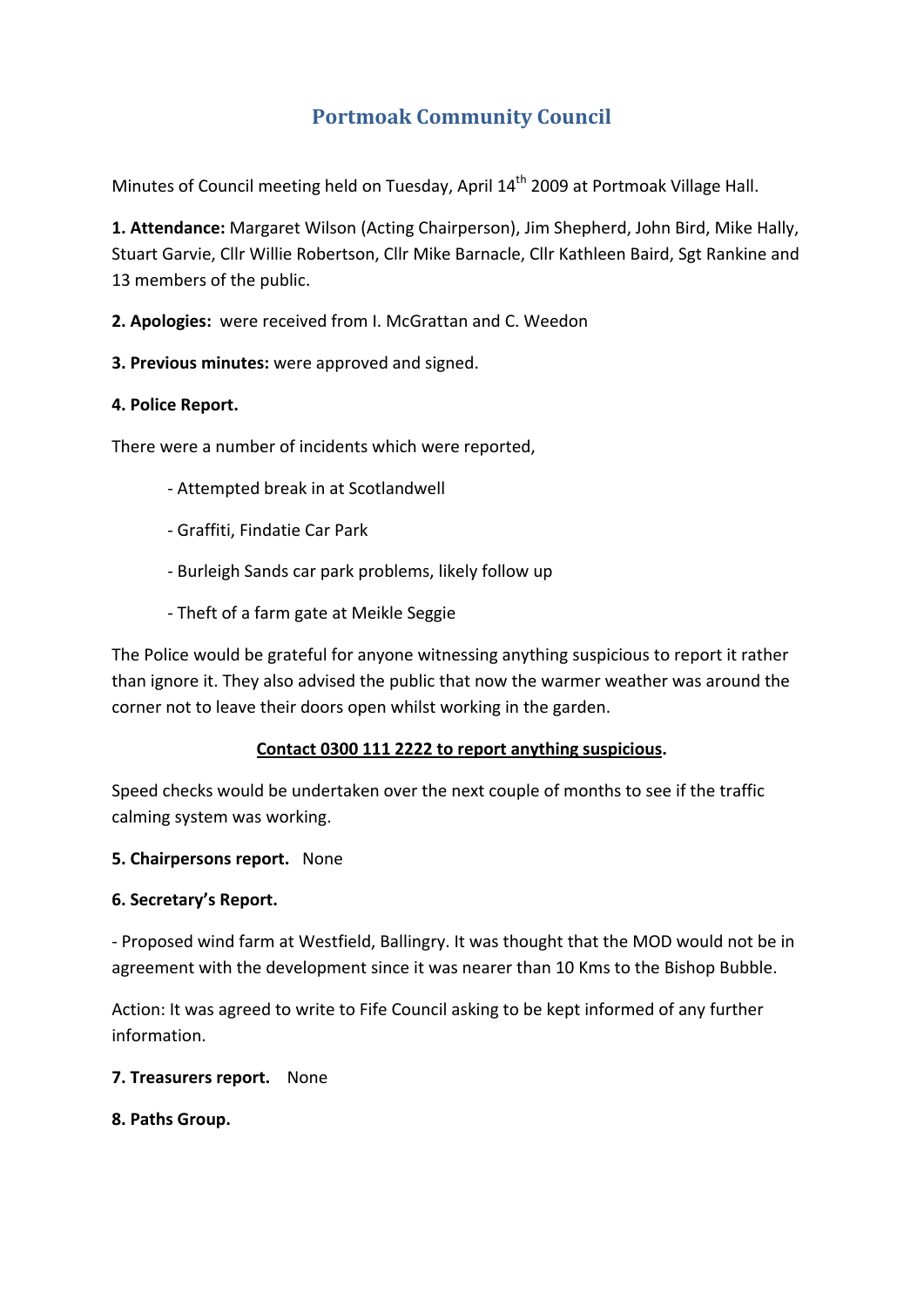‐ Work is progressing on the signage and information boards, content etc. Thoughts now being directed towards likely sources of financing. Possibility of a tie up with Woodland Trust group regarding path between Kinnesswood and Scotlandwell. Access to Woodland Trust property could be a problem on this stretch of road.

# **9. A911 (Traffic Calming)**

Work was progressing on the build outs and the total project was nearing completion with one or two minor hiccups. There had been a complaint made to the Roads dept over restricted disability access which still required attention. Ongoing problems would be monitored.

## **10. Planning Matters**

1. 09/00340/FUL Removal of condition 4 on Nether Birnie House, Pittendreich.

The applicant stated his case for the removal of this condition explaining the reasons why he considered this action necessary and also stated the Council had indicated their intention to support his application. The Community Council explained that their position was quite clear, they did not wish to openly support the application and undermine the principle upon which the original application had been agreed but since the applicant had already received the agreement of the planners there was little point in registering either an agreement or an objection. Action: No comment.

2. 09/00355/FUL Extension to dwellinghouse Lomondfoot Lelie Road.

The Council were in agreement to this development. Action: No comment

3. Cllr Barnacle informed the meeting:‐

‐ that there would be a proposal to demolish the farmhouse at Levenmouth.

‐ Wester Balgedie Farm, the appeal has now been sisted. A further application is with the planners.

‐ West Bowhouse, application was in for another four houses.

‐ He would be meeting with N. Brian, Development Manager on Thursday.

## **11. Information given to the meeting from PKC Cllrs**

1. Cllr Robertson :‐

‐ there was funding for a 'Loch Bus', possibly one day a week e.g. Sunday, details of stops, times etc were being discussed. Vane Farm would be a major stopping off point.

‐ Two Mobility scooters were being made available at Loch Levens Larder organised by Kinross‐shire Partnership.

2. Cllr Baird :‐